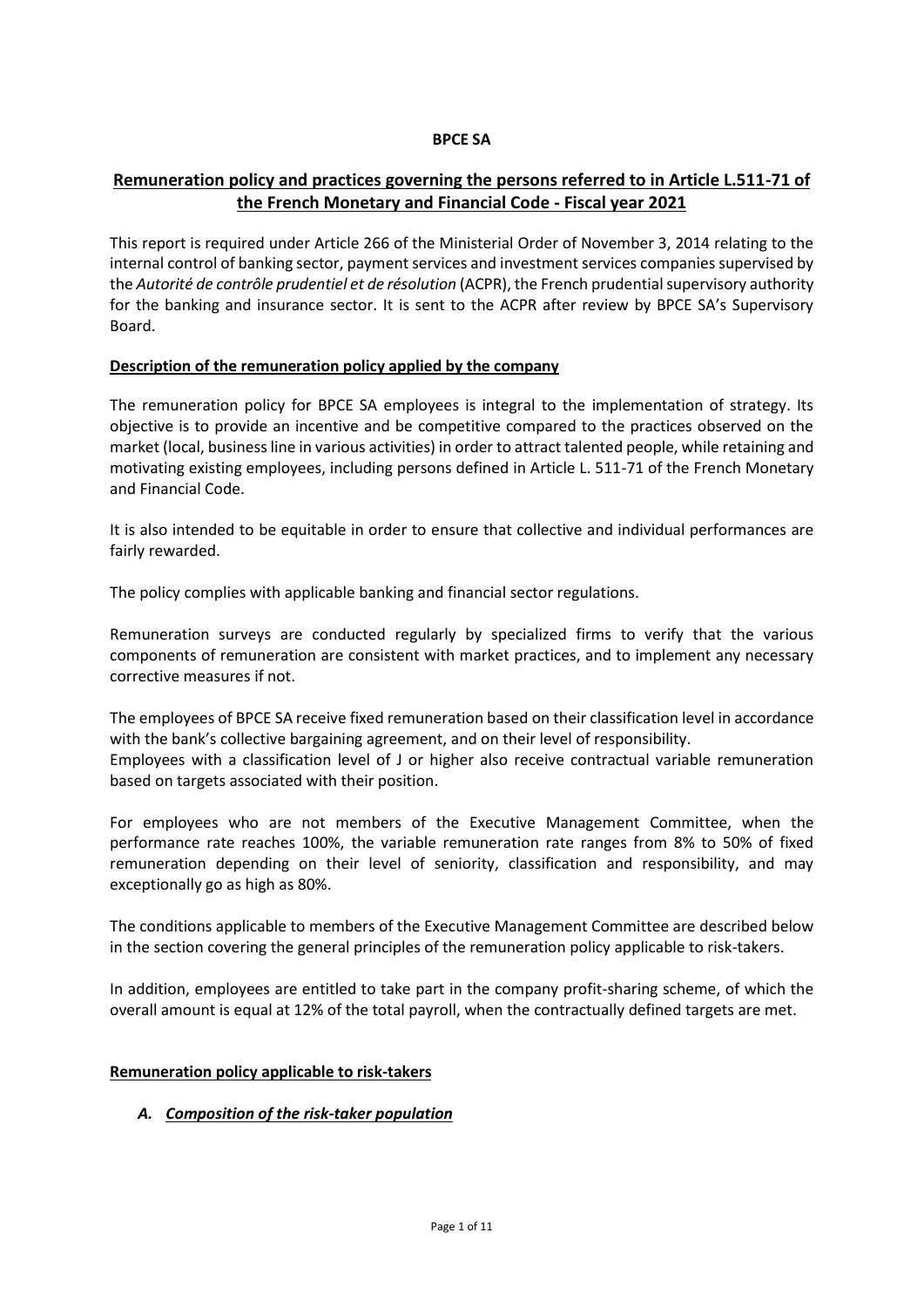In accordance with Delegated Regulation (EU) No. 2021/923, of the Commission of March 25, 2021, Groupe BPCE credit institutions, finance companies and investment firms identify the categories of staff whose professional activities have a material impact on the Group's risk profile.

Articles 198, 199 and 200 of the Ministerial Order of November 3, 2014 on internal control of companies in the banking, payment services and investment services sector, subject to supervision by the *Autorité de contrôle prudentiel et de résolution* (ACPR), the French prudential supervisory authority for the banking and insurance sector, define the conditions for the application of remuneration policy rules to institutions based on their size and internal structure as well as the nature, scale and complexity of their business.

For BPCE SA, a credit institution with total balance sheet assets of more than €10 billion, the following categories have been identified in accordance with various criteria:

- Members of the Management Board;
- Members of the Supervisory Board;
- Members of the Executive Management Committee;
- Heads of the three control functions and the N-1 subordinates which they identified;
- Heads of the following support functions: Legal, Accounting, Finance, Budget, Tax, Prevention of Money Laundering and Terrorist Financing, Human Resources, Remuneration Policy, Information Technology, Information Security, Economic Analysis and Contract Management of Critical or Important Outsourced Functions;
- Decision-making members of the following Finance and Risk Committees:
	- Group Strategic ALM Committee,
	- Group Accounting Standards & Methods and Oversight Committee,
	- Group BPCE Risk and Compliance Committee,
	- Group Watchlist and Provisions Committee,
	- Standards & Methods Committee,
	- Group Non-Financial Risks Committee,
	- Risk Management, Compliance and Permanent Control Committee dedicated to Group institutions,
	- Group Model Committee,
	- Model Risk Management Committee,
	- Group Climate Risk Committee,
	- BPCE SA Risk Management and Compliance Committee,
	- BPCE SA ALM Committee,
	- FSE Risk and Compliance Committee,
	- Caisses d'Epargne Credit Risk Committee,
	- Banques Populaires Credit Risk Committee,
	- Group Credit and Counterparty Risk Committee,
	- Group Market Risk Committee,
	- Market Validation Committee (new products).

The members of all the above committees who come from outside BPCE SA are identified in respect of their company.

- Employees liable to commit at least 0.5% of BPCE SA's Common Equity Tier 1 capital;
- Heads of the in-house SRAB/Volcker units monitored by BPCE SA;
- Employees who were granted remuneration in 2020 (fixed + variable) of €750,000 or more;
- Employees of material business units who were granted remuneration in 2020 (fixed + variable) of €500,000 or more;
- BPCE SA employees who were granted remuneration in 2020 (fixed + variable) which ranked them in the top 0.3% of the highest earners;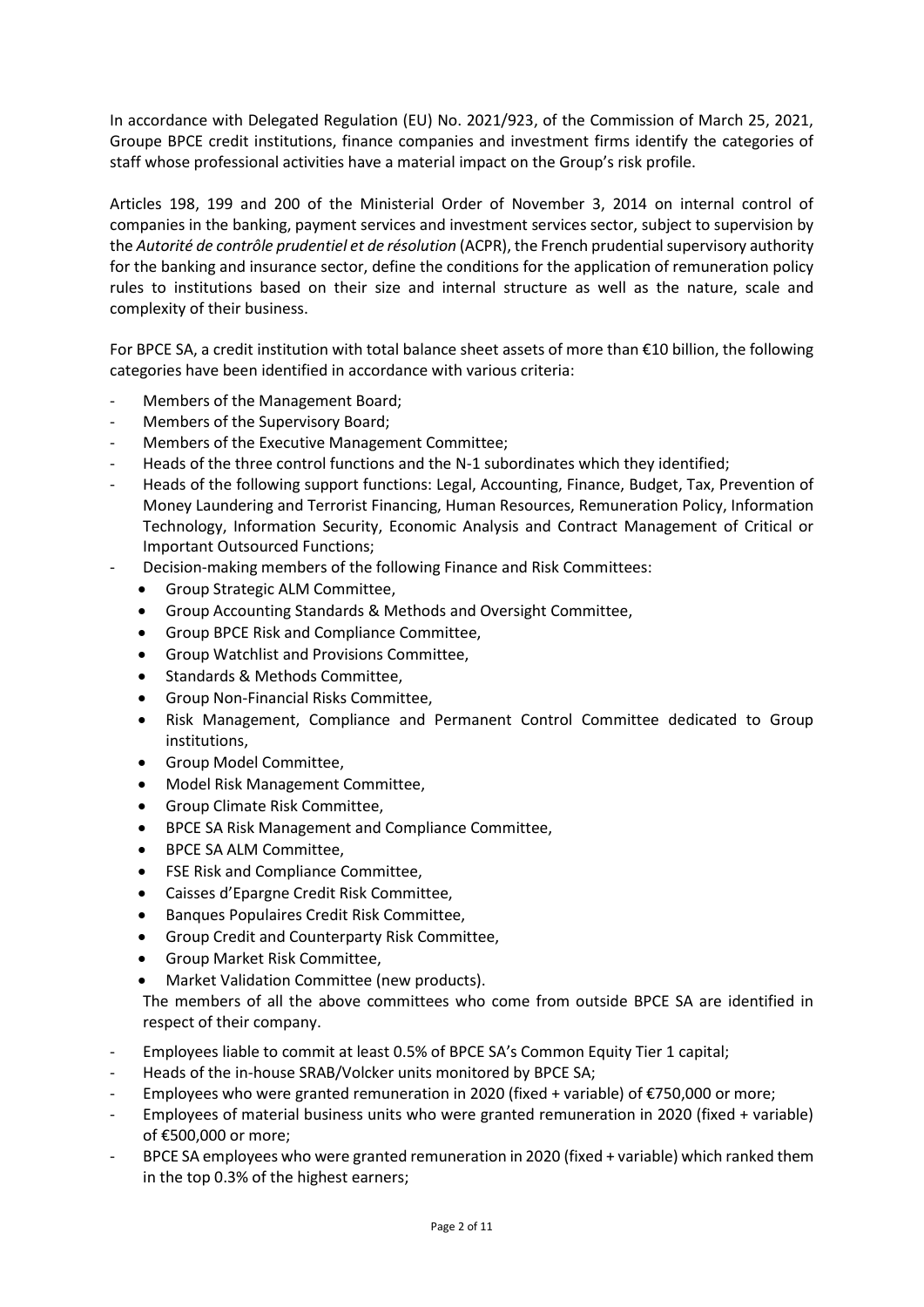Furthermore, as BPCE Factor, BPCE Lease, Socfim, BPCE SA subsidiaries and the Management of BPCE SA "Financial Solutions and Expertise" are identified as material business units, their executive managers, their heads of risk management and most of the members of the Executive Management Committees of these material business units are identified as risk-takers.

In total, 24 Supervisory Board members and 92 employees (company directors and operational staff) were identified in fiscal year 2021.

This list was reviewed by the Group Human Resources division, Risk division and the Group Corporate Secretary's Office. It was submitted to the Executive Management Committee for validation and presented to the Remuneration Committee.

In addition, 90 employees other than directors (including 22 already identified on a consolidated basis at the level of BPCE SA) are identified as "Group 2 MRT" by BPCE SA subsidiaries<sup>1</sup> located in the European Union or in a State party to the European Economic Area, which apply the CRD 5 directive on an individual basis. It should be noted that although a certain number of principles relating to remuneration policy are applicable to all employees of BPCE SA and its subsidiaries, the elements detailed below relate only to employees identified as risk-takers on a consolidated basis by BPCE SA.

# *B. Remuneration policy for risk-takers*

## Group standard for risk-takers

The remuneration policy established by Groupe BPCE for risk-takers complies with Articles L. 511-71 to L. 511-85 of the French Monetary and Financial Code.

This policy, and the regulatory conditions of application throughout the Group, are subject to a Group standard for risk-takers. This standard is updated on a regular basis in accordance with regulatory changes. The most recent version of the standard was adopted by the Supervisory Board of BPCE on June 15, 2021.

# Minimum capital threshold

The Group standard set a minimum capital threshold, which must be met for variable remuneration to be granted to all Group risk-takers. For fiscal year 2021, this threshold was the same as the one applied to members of the BPCE Management Board (see below).

## Financial position

Each year, before granting variable remuneration, the BPCE SA Remuneration Committee determines if the company's financial position and the actual performances achieved by risk-takers in their scope of sub-consolidation are compatible with the attribution of variable remuneration. Based on this review, it may recommend reducing the percentage of variable remuneration granted.

## Reduction of variable remuneration for bad behavior

A penalty system for bad behavior has also been established, in accordance with the general framework defined by the Group standard. The general framework defines three types of offenses:

Major offense: impact exceeding the major incident threshold for the Group ( $\epsilon$ 300,000) – variable remuneration reduced by up to -10%;

<sup>1</sup> Excluding CFF, Compagnie de Financement Foncier, Banque Palatine and Natixis SA, which are large "Group 1" institutions.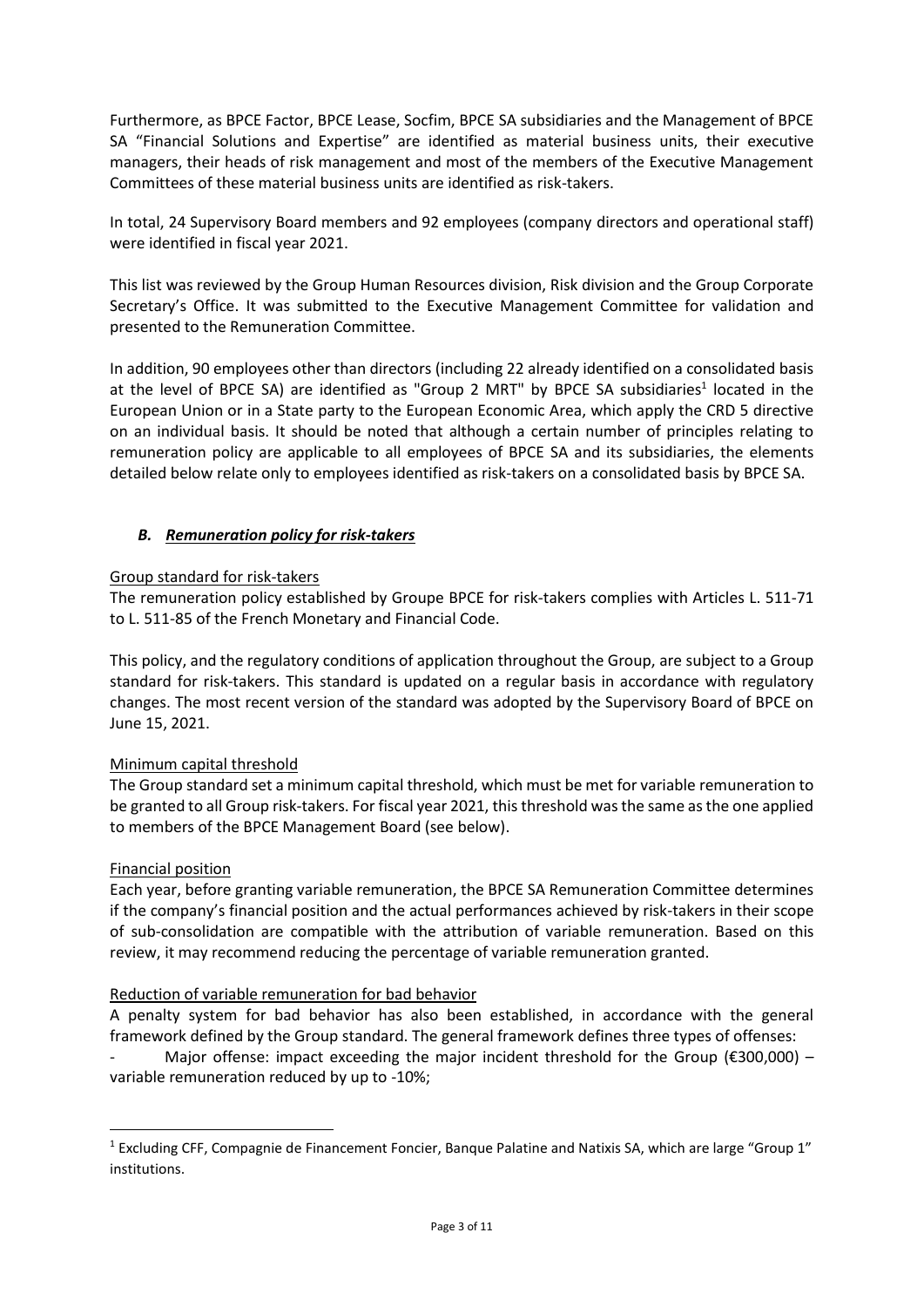- Material offense: impact exceeding the material incident threshold for the Group (0.5% of the institution's capital) – variable remuneration reduced by up to -100%;
- Failure to participate in mandatory regulatory training: -5% per training course.

In respect of fiscal year 2021, the committee in charge of penalties for bad behavior found that there were no penalties called for in response to major or material transactions or failure to participate in mandatory regulatory training. Consequently, no variable remuneration granted by BPCE SA was reduced.

# SRAB and Volcker regulations

Systematically including the heads of the in-house SRAB/Volcker units in the risk-takers population ensures that the remuneration policy for these employees complies with SRAB and Volcker regulations.

Finally, the policy on the payment of variable remuneration has the following characteristics, when the amount of variable remuneration awarded exceeds the threshold of €50,000 (or when the variable remuneration exceeds one third of the total remuneration (fixed + variable). These rules apply to the total amount of variable remuneration granted.

• Deferred and conditional payment of a fraction of variable remuneration

Payment of a fraction of variable remuneration granted in respect of a given fiscal year is deferred over time and conditional.

This payment is staggered, for BPCE SA's executive management and the members of BPCE SA's Executive Management Committee, over the five fiscal years following the year in which the variable remuneration was granted, with a payment rate of one fifth, and for the other risk-takers, over the four fiscal years following the year in which the variable remuneration was granted, with a payment rate of one quarter.

# • Amount of deferred variable remuneration

The percentage of deferred variable remuneration is 40%, increased to 50% if the variable portion is equal to or greater than €500,000 and to 60% if it is equal to or greater than €1,000,000.

• Payment in shares or equivalent instruments

The methods for indexing portions of deferred variable remuneration are set by BPCE's Supervisory Board allocating variable remuneration.

For remuneration granted in respect of 2021, as BPCE SA is not listed, the deferred component of variable remuneration is paid in cash indexed to an indicator representing the change in the value of Groupe BPCE. Indexing coefficients are calculated by applying the underlying net income attributable to equity holders of the parent over the last three fiscal years preceding the allocation year and the payment year.

Given the additional minimum holding period required by regulations, the conditional payment of the deferred component of the variable portion in respect of year N is made at the earliest in October of years N+2 to N+6 for executive management and members of the Executive Management Committee and N+2 to N+5 for other risk-takers.

# • Performance condition applicable to deferred portions of variable remuneration

Pursuant to Article L. 511-83 of the French Monetary and Financial Code, the Supervisory Board resolved, based on a motion by the Remuneration Committee, that the deferred portion of variable remuneration would only be paid if the normative RoE of Group business lines were 4% or higher.

The payment schedule for the variable remuneration awarded in 2022 in respect of the 2021 fiscal year for the executive management and members of the Executive Management Committee is summarized as follows: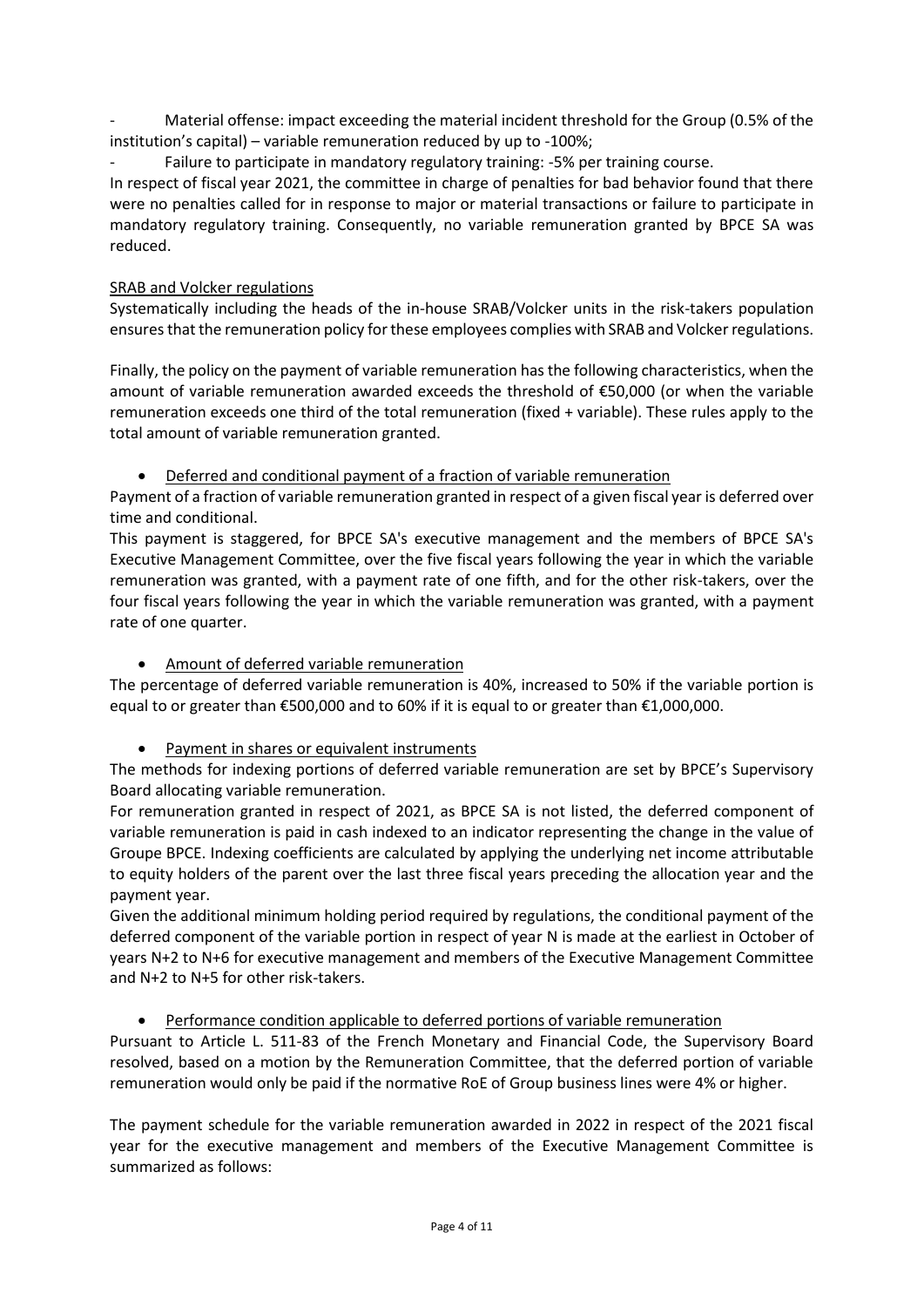| The payment of variable<br>remuneration to risk-                                   | <b>VARIABLE REMUNERATION FOR FISCAL YEAR 2021</b><br><b>EXECUTIVE MANAGEMENT AND MEMBERS OF THE EXECUTIVE MANAGEMENT COMMITTEE</b> |                                                                    |                                                                 |                |              |              |              |  |  |
|------------------------------------------------------------------------------------|------------------------------------------------------------------------------------------------------------------------------------|--------------------------------------------------------------------|-----------------------------------------------------------------|----------------|--------------|--------------|--------------|--|--|
| takers in respect of the<br>2021 fiscal year is<br>partially deferred if it        |                                                                                                                                    | Portion not subject to performance<br>conditions                   | <b>Deferred portion</b><br>subject to a performance condition   |                |              |              |              |  |  |
| exceeds €50 thousand<br>or one-third of the total                                  |                                                                                                                                    | 60% to 40% depending on the<br>amount of the variable remuneration | 40% to 60% depending on the amount of the variable remuneration |                |              |              |              |  |  |
| remuneration                                                                       | <b>Not indexed</b>                                                                                                                 | <b>Indexed</b>                                                     |                                                                 | <b>Indexed</b> |              |              |              |  |  |
|                                                                                    | at the earliest<br>February 2022                                                                                                   | at the earliest<br>February 2023                                   | October 2023                                                    | October 2024   | October 2025 | October 2026 | October 2027 |  |  |
| If variable remuneration<br>awarded $>$ $C50$ thousand* and<br>$<$ $C500$ thousand | 50%                                                                                                                                | 10%                                                                | 8%                                                              | 8%             | 8%           | 8%           | 8%           |  |  |
| If variable remuneration<br>awarded $\geq$ C500 thousand* and<br>$<$ $C1$ million  | 50%                                                                                                                                |                                                                    | 10%                                                             | 10%            | 10%          | 10%          | 10%          |  |  |
| If variable remuneration<br>awarded $\geq$ C1 million                              | 40%                                                                                                                                |                                                                    | 12%<br>12%<br>12%<br>12%<br>12%                                 |                |              |              |              |  |  |

And for the other risk-takers:

| The payment of variable<br>remuneration to risk-<br>takers in respect of the                                                        | <b>VARIABLE REMUNERATION FOR FISCAL YEAR 2021</b><br><b>OTHER RISK-TAKERS</b> |                                                                    |                                                                 |              |              |              |  |  |  |  |
|-------------------------------------------------------------------------------------------------------------------------------------|-------------------------------------------------------------------------------|--------------------------------------------------------------------|-----------------------------------------------------------------|--------------|--------------|--------------|--|--|--|--|
| 2021 fiscal year is<br>partially deferred if it<br>exceeds €50 thousand                                                             | Portion not subject to performance<br>conditions                              |                                                                    | <b>Deferred portion</b><br>subject to a performance condition   |              |              |              |  |  |  |  |
| or one-third of the total<br>remuneration                                                                                           |                                                                               | 60% to 40% depending on the<br>amount of the variable remuneration | 40% to 60% depending on the amount of the variable remuneration |              |              |              |  |  |  |  |
|                                                                                                                                     | <b>Not indexed</b>                                                            | <b>Indexed</b>                                                     | <b>Indexed</b>                                                  |              |              |              |  |  |  |  |
|                                                                                                                                     | at the earliest<br><b>February 2022</b>                                       | at the earliest<br><b>February 2023</b>                            | October 2023                                                    | October 2024 | October 2025 | October 2026 |  |  |  |  |
| If variable remuneration<br>awarded $>$ $C50$ thousand* and<br>$<$ $<$ $E$ 500 thousand<br>* or one-third of the total remuneration | 50%                                                                           | 10%                                                                | 10%                                                             | 10%          | 10%          | 10%          |  |  |  |  |

## *C. Details of the remuneration policy applicable to risk-takers*

There are three categories of risk-takers in the regulated population.

### 1. Members of the Supervisory Board

Their remuneration consists exclusively of attendance fees and, for the Chairman a duty allowance, whose amount is predetermined by the Board. They do not receive any variable remuneration in respect of their office.

## 2. Management Board and Members of the Executive Management Committee

Fixed remuneration received by the Chairman and members of the Management Board for fiscal year 2021:

Laurent Mignon, Chairman of the Management Board:

Annual fixed remuneration: €1,200,000 (including a special supplement in accordance with the supplemental pension scheme pursuant to Article 82 of the French General Tax Code); plus the "CGP/R2E compensation allowance" of €140,529 (set up as of January 1, 2020, with no change in cost for the employer, due to the cap on contribution bases for the supplementary pension plans in force at BPCE SA);

Christine Fabresse, Member of the Management Board — Retail Banking and Insurance division: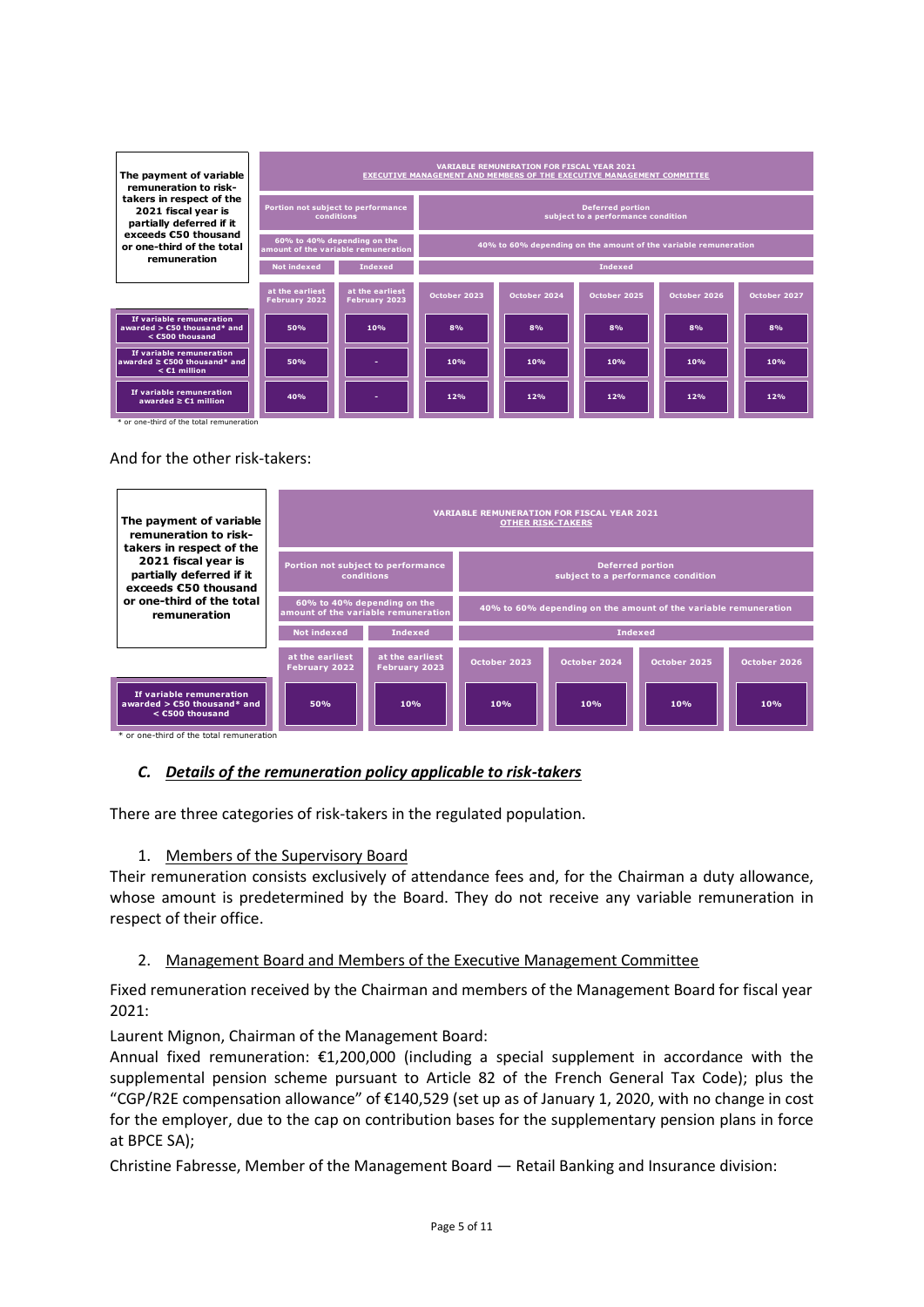Annual fixed remuneration: €500,009 plus the "CGP/R2E compensation allowance" of €39,456;

Catherine Halberstadt, Member of the Management Board, Group human resources until March 25, 2021:

Annual fixed remuneration: €500,024 plus the "CGP/R2E compensation allowance" on an annual basis of €42,154;

Béatrice Lafaurie, Member of the Management Board, Group human resources since March 25, 2021:

Annual fixed remuneration: €480,000 (including a special supplement in accordance with the supplemental pension scheme pursuant to Article 82 of the French General Tax Code);

Jean-François Lequoy, Member of the Management Board, Group Finance and Strategy: Annual fixed remuneration: €600,000 (including a special supplement in accordance with the supplemental pension scheme pursuant to Article 82 of the French General Tax Code);

Nicolas Namias, member of the Management Board of BPCE, Chief Executive Officer of Natixis, does not receive any remuneration for his position as member of the Management Board of BPCE. The remuneration he receives is for his position as Chief Executive Officer of Natixis.

Note: the members of the Management Board (except for the Chairman and the Member of the Management Board — Chief Executive Officer of Natixis) hold an employment contract with BPCE. The implementation of this employment contract was authorized and approved by the Supervisory Board on February 13, 2018. These commitments were carried out in accordance with the related-party agreements procedure. Their remuneration is divided 90%/10%, respectively, between the employment contract and corporate office.

The principles and rules for determining their remuneration and other benefits granted in respect of their office and employment contract are approved by the Supervisory Board based on a motion by the Remuneration Committee.

For variable remuneration:

For the Chairman of the Management Board, target variable remuneration set at 100% of fixed remuneration with a maximum of 120% if targets exceeded;

For the other members of the Management Board, target variable remuneration set at 80% of fixed remuneration with a maximum of 100% if targets exceeded.

Variable remuneration awards in respect of 2021 are subject to the implementation of a trigger criterion, *i.e.* compliance with a Basel III Group CET1 ratio. This level corresponds to the minimum CET1 level, plus the P2R, the P2G and the phase-in combined buffers as requested by the ECB. This condition was met for fiscal year 2021.

The targets are assessed using quantitative criteria, representing 60% of variable remuneration, and qualitative criteria, representing 40% of variable remuneration.

- Quantitative criteria: Net income attributable to equity holders of the parent for 30%, cost/income ratio for 20% and NBI for 10%.
- Qualitative criteria for 40% determined according to key objectives related to Retail Banking and Insurance, Financial Solutions and Expertise, Group Human Resources, Finance and Strategy, Supervision, Control and Governance, IT and Digital and CSR.

Target variable remuneration for other members of the Executive Management Committee is also set at 80% of their fixed remuneration with a maximum of 100% if targets exceeded. With the exception of the Corporate Secretary and the Deputy Chief Executive Officer in charge of risks, who have their own specific targets, the targets of the other members of the Executive Management Committee are aligned with the criteria applicable to the variable remuneration granted to the members of the Management Board.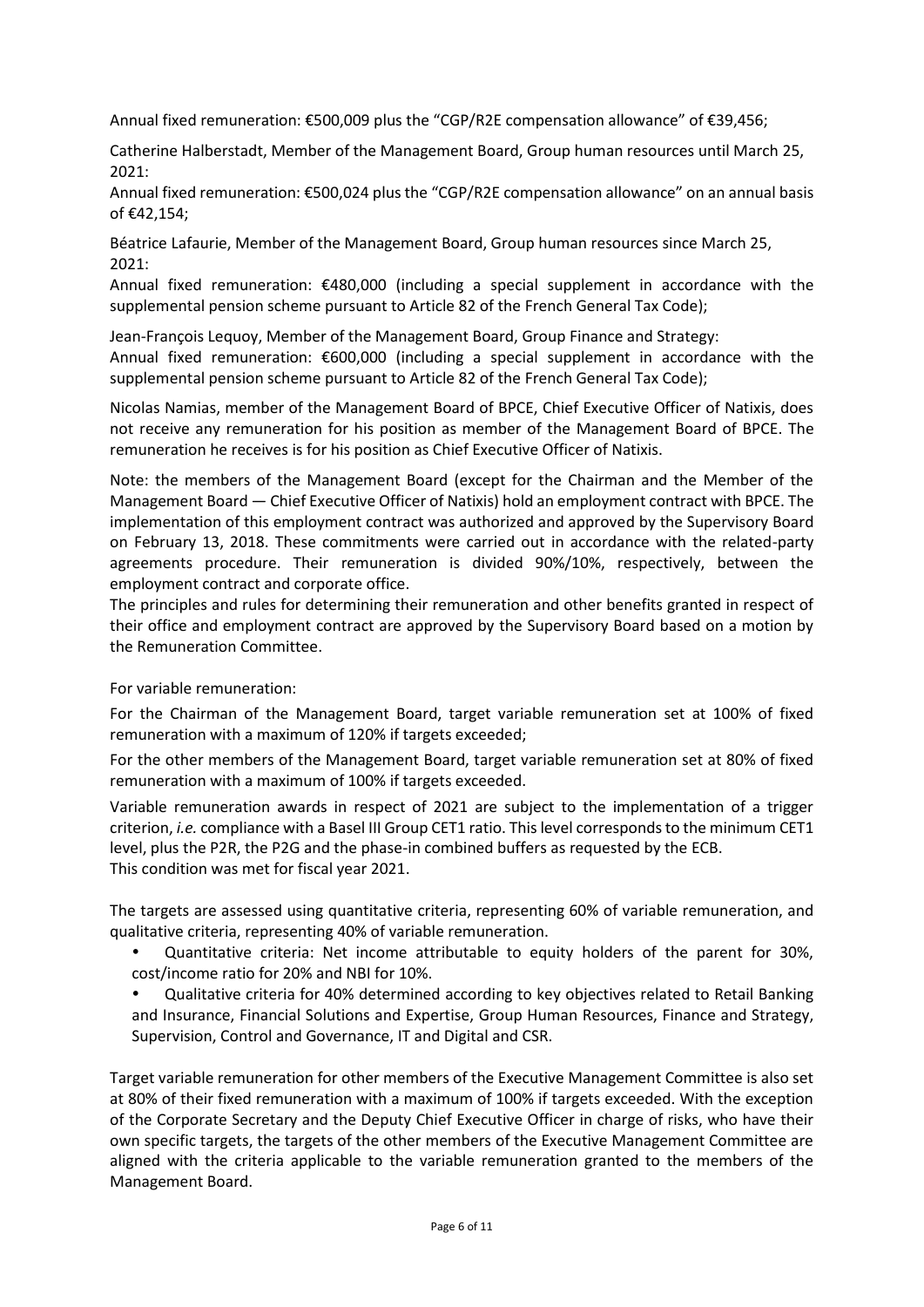# 3. Other risk-takers

The employees of BPCE SA receive fixed remuneration based on their classification level in accordance with the bank's collective bargaining agreement, and on their level of responsibility. Employees with a classification level of J or higher also receive contractual variable remuneration based on targets associated with their position.

For employees who are not members of the Executive Management Committee, when the performance rate reaches 100%, the variable remuneration rate ranges from 8% to 50% of fixed remuneration depending on their level of seniority, classification and responsibility, and may exceptionally go as high as 80%.

Overall, for all BPCE SA risk-takers, variable remuneration may not exceed 100% of fixed remuneration, except for the Chairman of the Management Board (variable remuneration capped at 120% of fixed remuneration). Finally, it is recalled that, in accordance with Article L.511-71 of the French Monetary and Financial Code, the General Meeting of May 27, 2016 decided that for fiscal year 2016 and thereafter, the variable portion of the total remuneration of each of the persons referred to in Article L.511-71 of the French Monetary and Financial Code identified by BPCE SA, could exceed the amount of his or her fixed remuneration without exceeding twice the amount of the latter.

# **Role of the Remuneration Committee with regard to BPCE risk-takers**

The Remuneration Committee is made up of the Chairmen of the Boards of Directors of the Banques Populaires, the Chairmen of the Steering and Supervisory Boards of the Caisses d'Epargne, a Chief Executive Officer from a Banque Populaire, a Chairman from a Management Board of a Caisse d'Epargne, an employee representative on BPCE's Supervisory Board and an independent member.

The Committee is chaired by an independent member meeting the criteria recommended by the Corporate Governance Code for listed companies.

Valérie Pancrazi, independent member, independent advisor of VAP Conseils, chairs the Remuneration Committee. At December 31, 2021, the other members of the Committee were:

- ✓ Catherine Amin-Garde, Chairwoman of the Steering and Supervisory Board of Caisse d'Epargne Loire Drôme Ardèche;
- ✓ Gérard Bellemon, Chairman of the Board of Directors of Banque Populaire Val de France;
- $\checkmark$  Bernard Dupouy, Chairman of the Board of Directors of Banque Populaire Aquitaine Centre Atlantique;
- ✓ Yves Gevin, Chief Executive Officer of Banque Populaire Rives de Paris;
- $\checkmark$  Bertrand Guyard, employee representative;
- ✓ Alain Di Crescenzo, Chairman of the Steering and Supervisory Board of Caisse d'Epargne Midi-Pyrénées;
- $\checkmark$  Didier Patault, Chairman of the Management Board of Caisse d'Epargne Île-de-France.

The Committee met three times in 2021.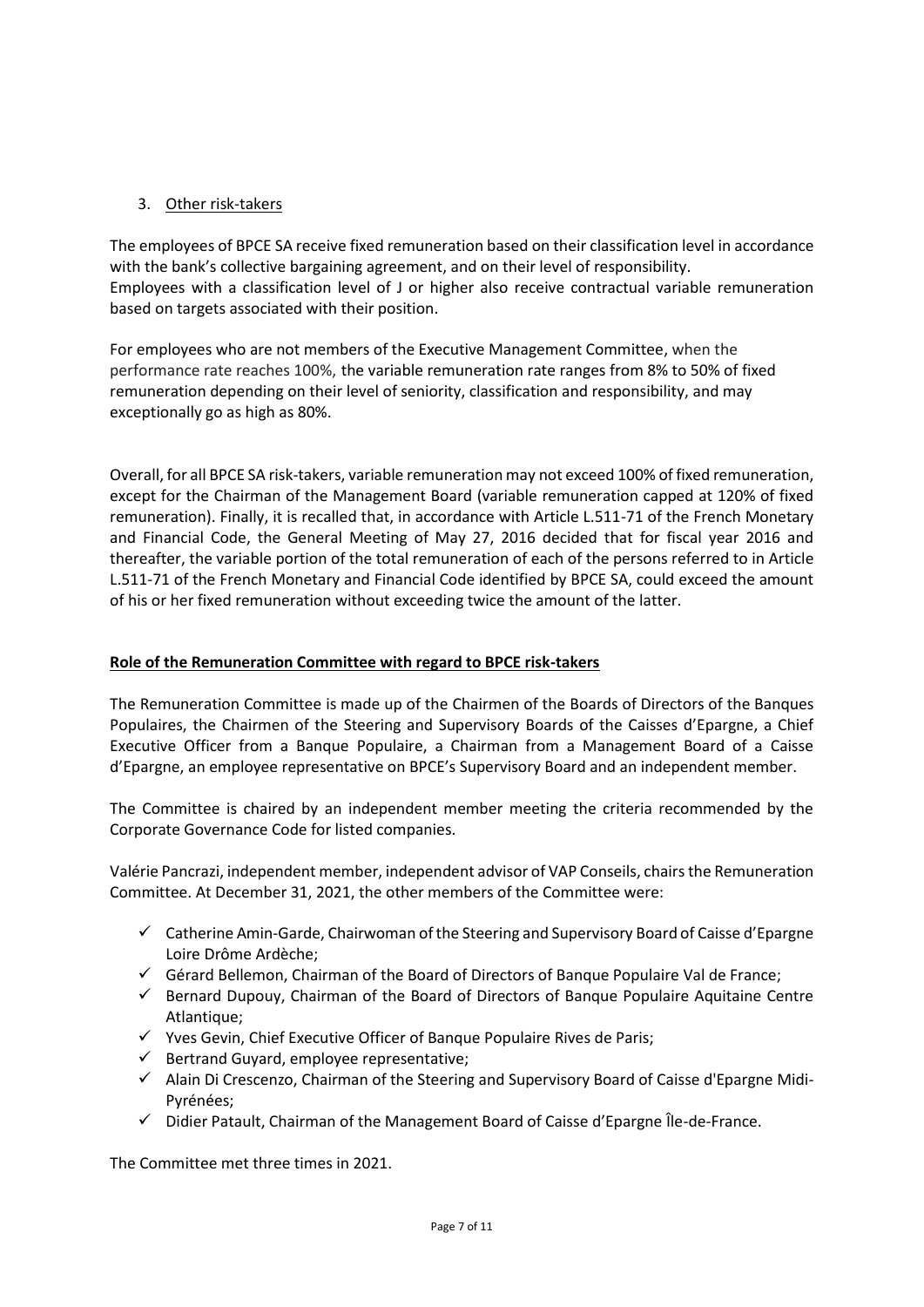It conducted a review of:

- the guidelines of the remuneration policy adopted by the company and the group, including the remuneration policy for categories of staff whose professional activities have a material impact on the risk profile of the company or group (risk-takers);
- remuneration, allowances and benefits of any kind granted to the company's corporate officers;
- the remuneration granted to the Head of Risk Management and the Head of Compliance.

The Remuneration Committee expressed its opinion on the motions submitted by Executive Management regarding the risk-takers population and on the guidelines of the remuneration policy for this population.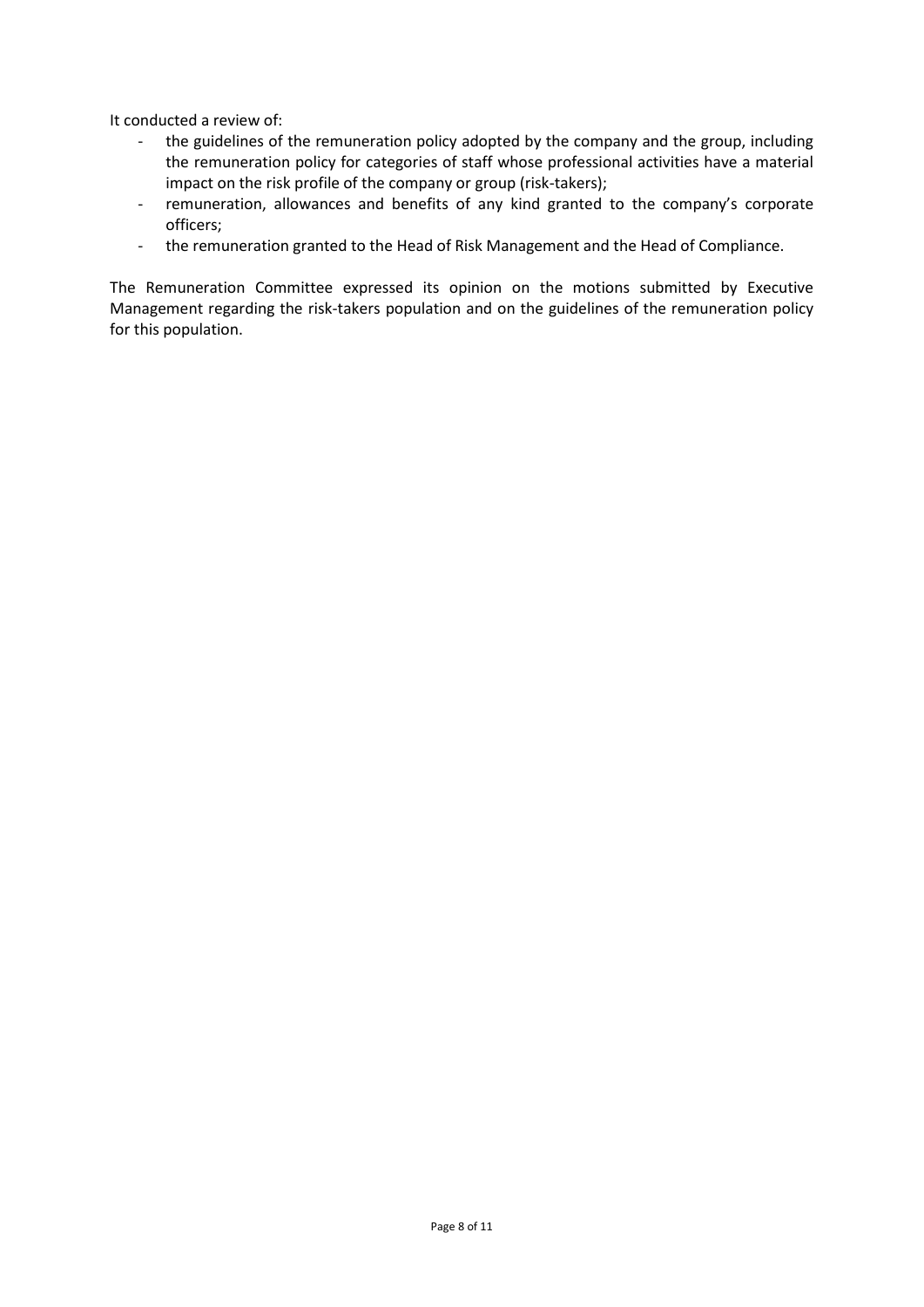## **Aggregate quantitative disclosures**

The information provided below concerns employees identified as risk-takers on a consolidated basis by BPCE SA.

## **Table 1**

#### **Aggregate quantitative disclosures on remuneration, broken down by activity**

| Aggregate quantitative disclosures on remuneration, proken down by activity               |                                                 |                                               |                                  |                       |                       |                     |                          |                               |             |              |
|-------------------------------------------------------------------------------------------|-------------------------------------------------|-----------------------------------------------|----------------------------------|-----------------------|-----------------------|---------------------|--------------------------|-------------------------------|-------------|--------------|
| Amounts awarded in respect of fiscal year 2021<br>excluding employer contributions<br>in€ | <b>Management</b><br>body executive<br>function | Management<br>body<br>supervisory<br>function | The entire<br>management<br>body | Investment<br>banking | <b>Retail banking</b> | Asset<br>management | Transversal<br>functions | Independent<br>audit function | Other       | <b>Total</b> |
| Number of staff members identified                                                        |                                                 |                                               |                                  |                       |                       |                     |                          |                               |             | 116          |
| o/w members of the management body                                                        |                                                 | 24                                            | 31                               |                       |                       |                     |                          |                               |             |              |
| o/w other members of Executive Management                                                 |                                                 |                                               |                                  | $\Omega$              |                       |                     | 2                        |                               | $\mathbf 0$ |              |
| o/w other identified staff                                                                |                                                 |                                               |                                  |                       | 16                    |                     | 29                       | 36                            | $\mathbf 0$ |              |
| <b>Total remuneration</b>                                                                 | 7662943€                                        | 1 054 378 €                                   | 8717322€                         | 0€                    | 6 191 197 €           | 0€                  | 9 318 596 €              | 6 759 039€                    | 0€          |              |
| o/w variable remuneration                                                                 | 3 797 161 €                                     | $0 \in$                                       | 3797161€                         | $0 \in$               | 2667450€              | $0 \in$             | 3 297 690 €              | 1799878€                      | 0€          |              |
| o/w fixed remuneration                                                                    | 3865782€                                        | 1 054 378 €                                   | 4 920 161 €                      | 0€                    | 3 523 747 €           | $0 \in$             | 6 020 906 €              | 4 959 161 €                   | 0€          |              |
|                                                                                           |                                                 |                                               |                                  |                       |                       |                     |                          |                               |             |              |

*\* the remuneration granted in 2021 for the sole purpose of the corporate office is reported*

# **Table 2**

#### **Other remuneration components of risk-takers**

|                              | Amounts in $\epsilon$ – excluding employer contributions                                                                                                                                                                      | <b>Management</b><br>body<br>Supervisory<br>function | Management<br>body<br>Management<br>function | Other members<br>of Executive<br>Management | Other identified<br>staff | Total        |
|------------------------------|-------------------------------------------------------------------------------------------------------------------------------------------------------------------------------------------------------------------------------|------------------------------------------------------|----------------------------------------------|---------------------------------------------|---------------------------|--------------|
|                              | Amount of deferred variable remuneration awarded for fiscal years prior to<br>2021 (before any reductions)                                                                                                                    | 0€                                                   | 4455301€                                     | 1903 593€                                   | 3 125 820 €               | 9484715€     |
|                              | o/w amount of deferred variable remuneration awarded in respect of fiscal                                                                                                                                                     |                                                      |                                              |                                             |                           |              |
| <b>Deferred</b>              | years prior to 2021 that has not vested (vesting in subsequent fiscal years)                                                                                                                                                  | 0€                                                   | 2 864 332 €                                  | 1 274 356 €                                 | 2463690€                  | 6 602 379 €  |
|                              | o/w amount of deferred variable remuneration awarded in respect of fiscal<br>years prior to 2021 and vested in 2021 (amount awarded)                                                                                          | $0 \in$                                              | 1 590 969 €                                  | 629 237 €                                   | 662 130 €                 | 2882336€     |
| remuneration                 | Amounts of reductions to deferred remuneration in 2021 as a result of the year's<br>performance that were to vest in 2021                                                                                                     | 0€                                                   | 0€                                           | 0€                                          | 0€                        | 0€           |
|                              | Amounts of reductions to deferred remuneration in 2021 as a result of the year's<br>performance that were to vest in subsequent years                                                                                         | 0€                                                   | 0€                                           | 0€                                          | 0€                        | 0€           |
| <b>Prior fiscal</b><br>years | Total amount of implicit ex-post adjustments: difference between the payment<br>and award values of the amounts of deferred variable remuneration awarded in<br>respect of fiscal years prior to 2021 vested and paid in 2021 | 0€                                                   | -158 257 €                                   | -62 971 €                                   | -72 519€                  | -293 747 €   |
|                              | Amount of deferred variable remuneration awarded in respect of fiscal years<br>prior to 2021 vested and paid in 2021 (after any reductions) at acquisition value                                                              | 0€                                                   | 1432712€                                     | 566 265 €                                   | 589 611 €                 | 2 588 589€   |
|                              | Number of employees who received severance payments in 2021 for years<br>prior to 2021                                                                                                                                        | 0                                                    | $\mathbf 0$                                  | $\mathbf 0$                                 | $\Omega$                  | $\mathbf{0}$ |
|                              | Amount of severance payments awarded before 2021 and paid in 2021                                                                                                                                                             | 0€                                                   | 0€                                           | 0€                                          | 0€                        | 0€           |
|                              | Number of recipients of severance pay in 2021                                                                                                                                                                                 | $\Omega$                                             | $\Omega$                                     | $\mathbf 0$                                 | 0                         | $\bf{0}$     |
|                              | Amount of severance payments awarded in 2021                                                                                                                                                                                  | 0€                                                   | 0€                                           | 0€                                          | 0€                        | 0€           |
|                              | o/w amount paid in 2021                                                                                                                                                                                                       | 0€                                                   | 0€                                           | 0€                                          | 0€                        | 0€           |
| <b>Special</b><br>payments   | o/w deferred amount                                                                                                                                                                                                           | 0€                                                   | 0€                                           | 0€                                          | 0€                        | 0€           |
|                              | o/w severance payments made in 2021 that are not included in the cap on<br>additional paid-in capital                                                                                                                         | 0€                                                   | 0€                                           | 0€                                          | 0€                        | 0€           |
|                              | o/w the highest amount was awarded to a single individual                                                                                                                                                                     | $0 \in$                                              | 0€                                           | 0€                                          | 0€                        | 0€           |
|                              | Number of risk-taking employees who received quaranteed variable<br>remuneration in 2021 upon recruitment                                                                                                                     | $\mathbf 0$                                          | $\mathbf 0$                                  | 0                                           | $\mathbf 0$               | $\mathbf{0}$ |
|                              | Amount of guaranteed variable remuneration awarded in 2021 in connection<br>with the recruitment of a risk-taker                                                                                                              | $0 \in$                                              | 0€                                           | $0 \in$                                     | 0€                        | 0€           |
|                              | o/w quaranteed variable remuneration paid in 2021 and not taken into account<br>in the cap on additional paid-in capital                                                                                                      | 0€                                                   | 0€                                           | 0€                                          | 0€                        | 0€           |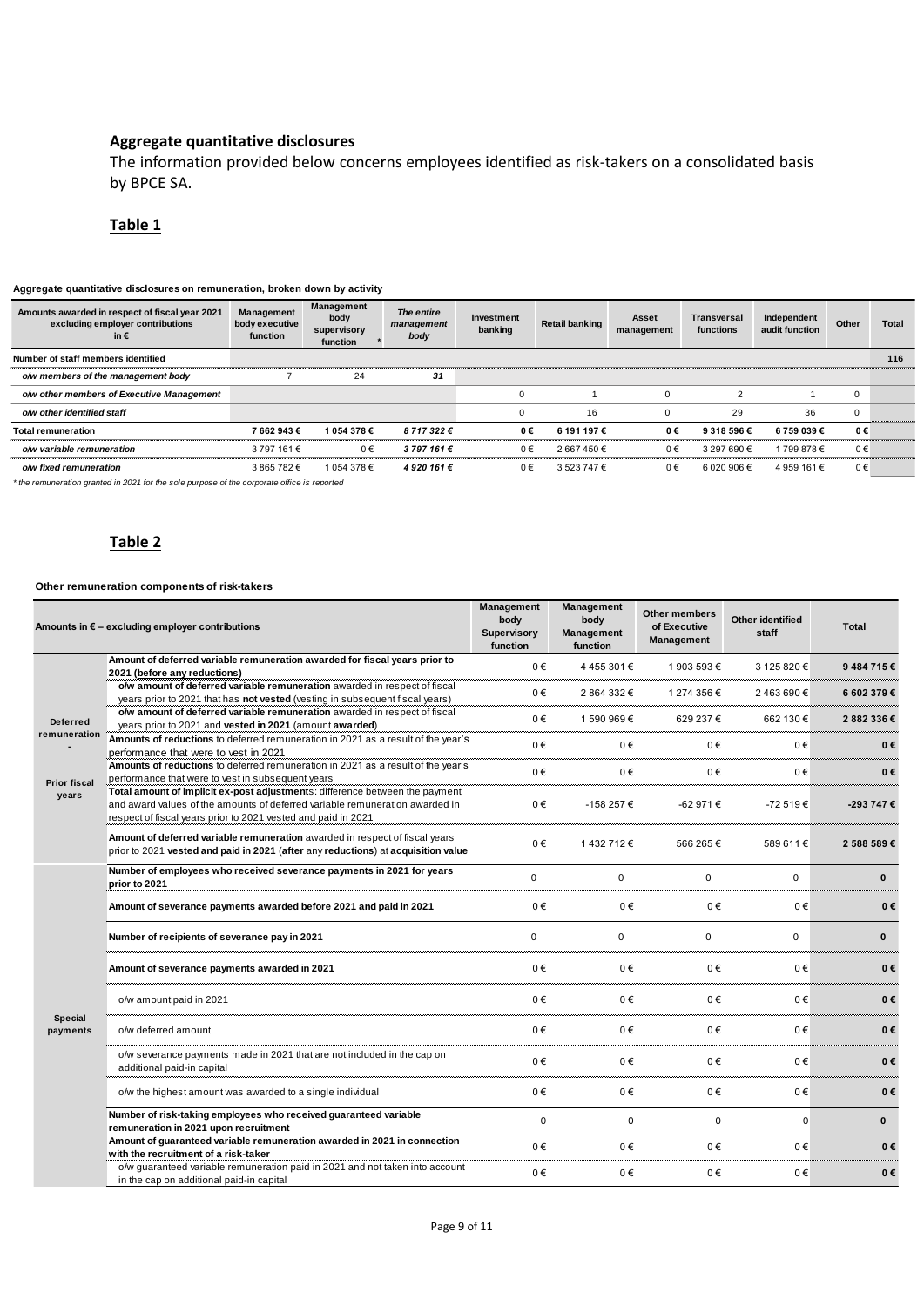# **Table 3**

## **Other remuneration components of risk-takers**

|                                 | Amounts in $\epsilon$ – excluding employer contributions                                                                                                                                                                      | <b>Management</b><br>body<br>Supervisory<br>function | Management<br>body<br><b>Management</b><br>function | Other members<br>of Executive<br><b>Management</b> | Other identified<br>staff | Total        |
|---------------------------------|-------------------------------------------------------------------------------------------------------------------------------------------------------------------------------------------------------------------------------|------------------------------------------------------|-----------------------------------------------------|----------------------------------------------------|---------------------------|--------------|
|                                 | Amount of deferred variable remuneration awarded for fiscal years prior to<br>2021 (before any reductions)                                                                                                                    | $0 \in$                                              | 4455301€                                            | 1903 593 €                                         | 3 125 820 €               | 9484715€     |
| <b>Deferred</b><br>remuneration | o/w amount of deferred variable remuneration awarded in respect of fiscal<br>years prior to 2021 that has not vested (vesting in subsequent fiscal years)                                                                     | 0€                                                   | 2864332€                                            | 1 274 356 €                                        | 2463690€                  | 6 602 379€   |
|                                 | o/w amount of deferred variable remuneration awarded in respect of fiscal<br>years prior to 2021 and vested in 2021 (amount awarded)                                                                                          | 0€                                                   | 1590969€                                            | 629 237 €                                          | 662 130 €                 | 2882336€     |
|                                 | Amounts of reductions to deferred remuneration in 2021 as a result of the year's<br>performance that were to vest in 2021                                                                                                     | 0€                                                   | 0€                                                  | 0€                                                 | 0€                        | 0€           |
| <b>Prior fiscal</b>             | Amounts of reductions to deferred remuneration in 2021 as a result of the year's<br>performance that were to vest in subsequent years                                                                                         | $0 \in$                                              | 0€                                                  | 0€                                                 | 0€                        | 0€           |
| years                           | Total amount of implicit ex-post adjustments: difference between the payment<br>and award values of the amounts of deferred variable remuneration awarded in<br>respect of fiscal years prior to 2021 vested and paid in 2021 | 0€                                                   | -158 257 €                                          | -62 971 €                                          | -72 519€                  | -293 747 €   |
|                                 | Amount of deferred variable remuneration awarded in respect of fiscal years<br>prior to 2021 vested and paid in 2021 (after any reductions) at acquisition value                                                              | 0€                                                   | 1432712€                                            | 566 265 €                                          | 589 611 €                 | 2 588 589€   |
|                                 | Number of employees who received severance payments in 2021 for years<br>prior to 2021                                                                                                                                        | $\Omega$                                             | $\Omega$                                            | $\mathbf 0$                                        | $\Omega$                  | $\mathbf{0}$ |
|                                 | Amount of severance payments awarded before 2021 and paid in 2021                                                                                                                                                             | 0€                                                   | 0€                                                  | 0€                                                 | 0€                        | 0€           |
|                                 | Number of recipients of severance pay in 2021                                                                                                                                                                                 | $\mathbf 0$                                          | $\mathbf 0$                                         | 0                                                  | 0                         | $\mathbf{0}$ |
|                                 | Amount of severance payments awarded in 2021                                                                                                                                                                                  | 0€                                                   | $0 \in$                                             | 0€                                                 | 0€                        | 0€           |
|                                 | o/w amount paid in 2021                                                                                                                                                                                                       | 0€                                                   | 0€                                                  | 0€                                                 | 0€                        | 0€           |
| Special<br>payments             | o/w deferred amount                                                                                                                                                                                                           | 0€                                                   | 0€                                                  | $0 \in$                                            | 0€                        | 0€           |
|                                 | o/w severance payments made in 2021 that are not included in the cap on<br>additional paid-in capital                                                                                                                         | 0€                                                   | 0€                                                  | 0€                                                 | 0€                        | 0€           |
|                                 | o/w the highest amount was awarded to a single individual                                                                                                                                                                     | 0€                                                   | 0€                                                  | 0€                                                 | 0€                        | 0€           |
|                                 | Number of risk-taking employees who received guaranteed variable<br>remuneration in 2021 upon recruitment                                                                                                                     | $\mathbf 0$                                          | $\mathbf 0$                                         | $\mathbf 0$                                        | $\Omega$                  | $\mathbf{0}$ |
|                                 | Amount of guaranteed variable remuneration awarded in 2021 in connection<br>with the recruitment of a risk-taker                                                                                                              | 0€                                                   | 0€                                                  | 0€                                                 | 0€                        | 0€           |
|                                 | o/w guaranteed variable remuneration paid in 2021 and not taken into account<br>in the cap on additional paid-in capital                                                                                                      | 0€                                                   | $0 \in$                                             | 0€                                                 | 0€                        | 0€           |

# **Table 4**

## **Aggregate quantitative information on remuneration ranging from €1,000,000 to €5,000,000**

Presentation in accordance with Article 450 i) of EU Regulation 575/2013

| <b>Total remuneration</b>           | <b>Employees</b> |
|-------------------------------------|------------------|
| From $E1$ million to $E1.5$ million | 6                |
| From $£1.5$ million to $£2$ million |                  |
| From $E2$ million to $E2.5$ million |                  |
| From €2.5 million to €3 million     |                  |
| More than $\epsilon$ 3 million      |                  |